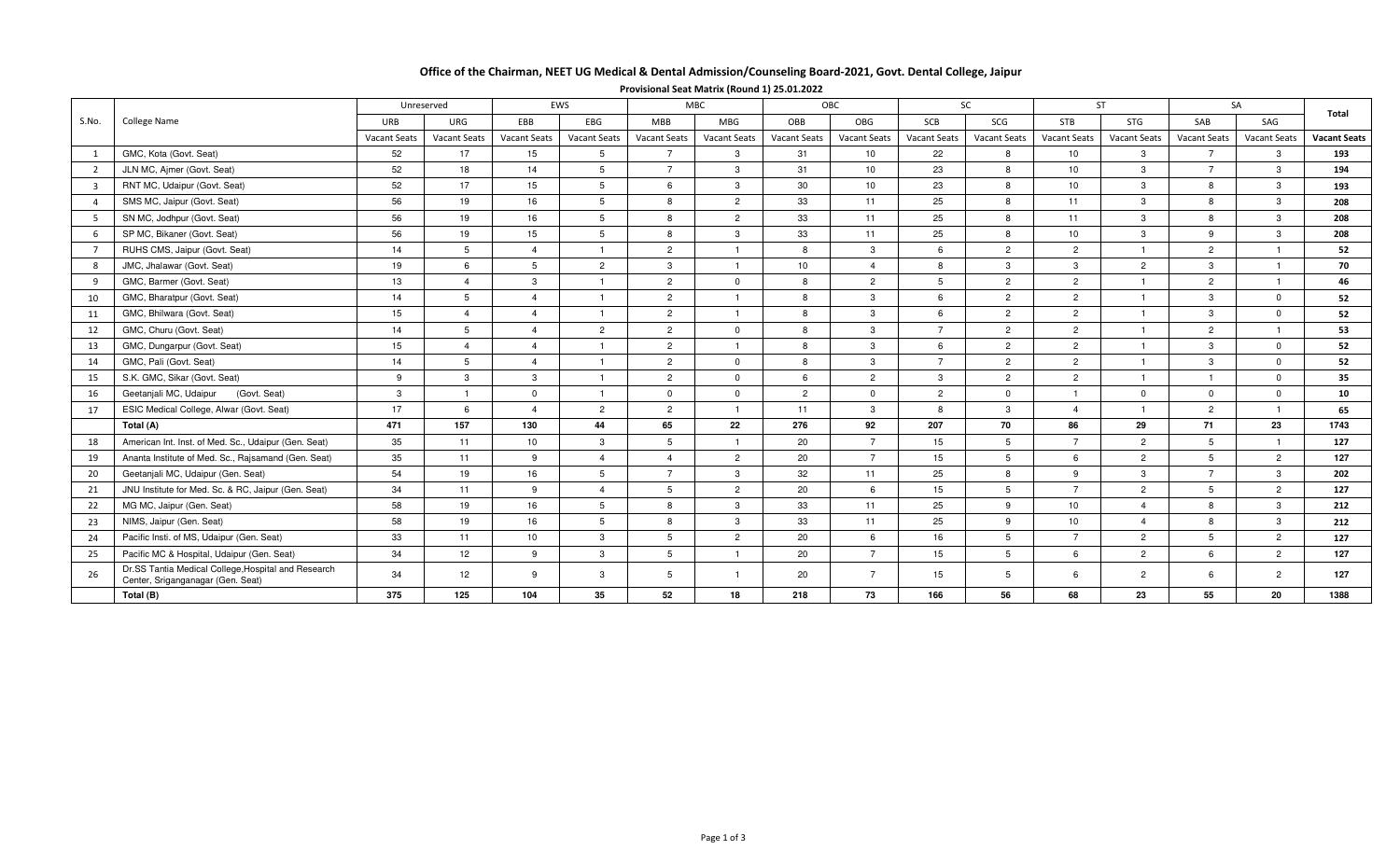## Office of the Chairman, NEET UG Medical & Dental Admission/Counseling Board-2021, Govt. Dental College, Jaipur

|       | College Name                                          | EWS<br>Unreserved   |                     | MBC            |                | <b>OBC</b>          |                     | SC.            |                | ST.                      |                | SA             |                     | Total               |              |                     |
|-------|-------------------------------------------------------|---------------------|---------------------|----------------|----------------|---------------------|---------------------|----------------|----------------|--------------------------|----------------|----------------|---------------------|---------------------|--------------|---------------------|
| S.No. |                                                       | <b>URB</b>          | URG                 | EBB            | EBG            | <b>MBB</b>          | MBG                 | OBB            | OBG            | SCB                      | SCG            | <b>STB</b>     | STG                 | SAB                 | SAG          |                     |
|       |                                                       | <b>Vacant Seats</b> | <b>Vacant Seats</b> | Vacant Seats   | Vacant Seats   | <b>Vacant Seats</b> | <b>Vacant Seats</b> | Vacant Seats   | Vacant Seats   | <b>Vacant Seats</b>      | Vacant Seats   | Vacant Seats   | <b>Vacant Seats</b> | <b>Vacant Seats</b> | Vacant Seats | <b>Vacant Seats</b> |
| 27    | RUHS CMS, Jaipur (Mgmt. Seat)                         | 14                  |                     |                |                | $\overline{2}$      |                     | 8              | 3              | 6                        | $\overline{2}$ |                |                     | $\overline{2}$      |              | 53                  |
| 28    | JMC, Jhalawar (Mgmt. Seat)                            | 19                  | 6                   | 5              | $\overline{2}$ | $\mathbf{3}$        |                     | 11             |                | 8                        | 3              |                |                     | 2                   |              | 70                  |
| 29    | GMC, Barmer (Mgmt. Seat)                              | 13                  |                     |                |                |                     |                     | $\overline{7}$ | 2              |                          | $\overline{2}$ | $\overline{2}$ |                     | $\overline{2}$      |              | 45                  |
| 30    | GMC, Bharatpur (Mgmt. Seat)                           | 14                  | -23                 |                | $\mathfrak{p}$ | $\overline{2}$      | $\Omega$            | 8              | 3              | $\rightarrow$            | $\overline{2}$ | $\overline{2}$ |                     | $\overline{2}$      |              | 53                  |
| 31    | GMC, Bhilwara (Mgmt. Seat)                            | 13                  |                     |                |                | $\overline{2}$      |                     | 8              | 3              | $\rightarrow$            | $\overline{2}$ | $\overline{2}$ |                     |                     |              | 52                  |
| 32    | GMC, Churu (Mgmt. Seat)                               | 14                  |                     |                |                | $\overline{2}$      |                     | 8              | 3              | $\overline{\phantom{a}}$ | $\overline{2}$ | $\overline{2}$ |                     |                     |              | 53                  |
| 33    | GMC, Dungarpur (Mgmt. Seat)                           | 14                  | 5                   |                | $\overline{2}$ | $\overline{2}$      | $\Omega$            | 8              | $\overline{2}$ | $\overline{ }$           | $\overline{2}$ | 3              |                     |                     |              | 52                  |
| 34    | GMC, Pali (Mgmt. Seat)                                | 14                  |                     |                |                | $\overline{2}$      | $\mathbf{0}$        | 8              |                | 6                        | $\overline{2}$ | 3              |                     | 2                   | $\Omega$     | 52                  |
| 35    | S.K. GMC, Sikar (Mgmt. Seat)                          | 10                  | 3                   | 3              |                |                     | $\mathbf{0}$        | 6              | $\overline{2}$ |                          |                | $\overline{2}$ | $\Omega$            | $\overline{2}$      | $\mathbf 0$  | 35                  |
| 36    | American Int. Inst. of Med. Sc., Udaipur (Mgmt. Seat) | 6                   | $\overline{2}$      | $\overline{2}$ | ŋ              |                     | $\Omega$            | Δ              |                | $\mathcal{B}$            |                |                |                     |                     | $\Omega$     | 23                  |
| 37    | Ananta Institute of Med. Sc., Rajsamand (Mgmt. Seat)  | -6                  | $\overline{2}$      |                |                |                     |                     | Δ              |                | 3                        | $\Omega$       |                |                     |                     | $\Omega$     | 23                  |
| 38    | Geetanjali MC, Udaipur (Mgmt. Seat)                   | 11                  | 3                   | 3              |                |                     |                     | 6              | $\overline{2}$ |                          | $\overline{2}$ | $\overline{2}$ | $\Omega$            |                     |              | 38                  |
| 39    | JNU Institute for Med. Sc. & RC, Jaipur (Mgmt. Seat)  | -6                  | $\overline{2}$      |                |                |                     | $\mathbf{0}$        | Δ              |                | $\mathcal{R}$            |                | $\overline{2}$ | $\Omega$            |                     |              | 23                  |
| 40    | MG MC, Jaipur (Mgmt. Seat)                            | 11                  | 3                   | 3              |                |                     |                     | 6              | $\overline{2}$ |                          | $\overline{2}$ | $\overline{2}$ | $\Omega$            |                     |              | 38                  |
| 41    | NIMS, Jaipur (Mgmt. Seat)                             | 11                  | 3                   | 3              |                |                     |                     | 6              | $\overline{2}$ |                          | $\overline{2}$ | $\overline{2}$ | $\Omega$            |                     |              | 38                  |
| 42    | Pacific Insti. of MS, Udaipur (Mgmt. Seat)            | 6                   | $\mathcal{P}$       |                |                | $\Omega$            |                     |                |                | 2                        | $\mathcal{P}$  |                |                     |                     | $\Omega$     | 23                  |

Pacific MC & Hospital, Udaipur (Mgmt. Seat) <sup>6</sup> <sup>2</sup> <sup>1</sup> <sup>1</sup> <sup>1</sup> <sup>0</sup> <sup>4</sup> <sup>1</sup> <sup>3</sup> <sup>1</sup> <sup>1</sup> <sup>0</sup> <sup>1</sup> <sup>1</sup> **<sup>23</sup>**

GMC, Kota (NRI Seat) <sup>15</sup> <sup>0</sup> <sup>0</sup> <sup>0</sup> <sup>0</sup> <sup>0</sup> <sup>0</sup> <sup>0</sup> <sup>0</sup> <sup>0</sup> <sup>0</sup> <sup>0</sup> <sup>0</sup> <sup>0</sup> **<sup>15</sup>**

JLN MC, Ajmer (NRI Seat) <sup>15</sup> <sup>0</sup> <sup>0</sup> <sup>0</sup> <sup>0</sup> <sup>0</sup> <sup>0</sup> <sup>0</sup> <sup>0</sup> <sup>0</sup> <sup>0</sup> <sup>0</sup> <sup>0</sup> <sup>0</sup> **<sup>15</sup>**

RNT MC, Udaipur (NRI Seat) <sup>15</sup> <sup>0</sup> <sup>0</sup> <sup>0</sup> <sup>0</sup> <sup>0</sup> <sup>0</sup> <sup>0</sup> <sup>0</sup> <sup>0</sup> <sup>0</sup> <sup>0</sup> <sup>0</sup> <sup>0</sup> **<sup>15</sup>**

RUHS CMS, Jaipur (NRI Seat) <sup>23</sup> <sup>0</sup> <sup>0</sup> <sup>0</sup> <sup>0</sup> <sup>0</sup> <sup>0</sup> <sup>0</sup> <sup>0</sup> <sup>0</sup> <sup>0</sup> <sup>0</sup> <sup>0</sup> <sup>0</sup> **<sup>23</sup>**

JMC, Jhalawar (NRI Seat) <sup>30</sup> <sup>0</sup> <sup>0</sup> <sup>0</sup> <sup>0</sup> <sup>0</sup> <sup>0</sup> <sup>0</sup> <sup>0</sup> <sup>0</sup> <sup>0</sup> <sup>0</sup> <sup>0</sup> <sup>0</sup> **<sup>30</sup>**

GMC, Barmer (NRI Seat) <sup>20</sup> <sup>0</sup> <sup>0</sup> <sup>0</sup> <sup>0</sup> <sup>0</sup> <sup>0</sup> <sup>0</sup> <sup>0</sup> <sup>0</sup> <sup>0</sup> <sup>0</sup> <sup>0</sup> <sup>0</sup> **<sup>20</sup>**

GMC, Bharatpur (NRI Seat) <sup>22</sup> <sup>0</sup> <sup>0</sup> <sup>0</sup> <sup>0</sup> <sup>0</sup> <sup>0</sup> <sup>0</sup> <sup>0</sup> <sup>0</sup> <sup>0</sup> <sup>0</sup> <sup>0</sup> <sup>0</sup> **<sup>22</sup>**

GMC, Bhilwara (NRI Seat) <sup>23</sup> <sup>0</sup> <sup>0</sup> <sup>0</sup> <sup>0</sup> <sup>0</sup> <sup>0</sup> <sup>0</sup> <sup>0</sup> <sup>0</sup> <sup>0</sup> <sup>0</sup> <sup>0</sup> <sup>0</sup> **<sup>23</sup>**

GMC, Churu (NRI Seat) <sup>22</sup> <sup>0</sup> <sup>0</sup> <sup>0</sup> <sup>0</sup> <sup>0</sup> <sup>0</sup> <sup>0</sup> <sup>0</sup> <sup>0</sup> <sup>0</sup> <sup>0</sup> <sup>0</sup> <sup>0</sup> **<sup>22</sup>**

GMC, Dungarpur (NRI Seat) <sup>23</sup> <sup>0</sup> <sup>0</sup> <sup>0</sup> <sup>0</sup> <sup>0</sup> <sup>0</sup> <sup>0</sup> <sup>0</sup> <sup>0</sup> <sup>0</sup> <sup>0</sup> <sup>0</sup> <sup>0</sup> **<sup>23</sup>**

GMC, Pali (NRI Seat) <sup>23</sup> <sup>0</sup> <sup>0</sup> <sup>0</sup> <sup>0</sup> <sup>0</sup> <sup>0</sup> <sup>0</sup> <sup>0</sup> <sup>0</sup> <sup>0</sup> <sup>0</sup> <sup>0</sup> <sup>0</sup> **<sup>23</sup>**

S.K. GMC, Sikar (NRI Seat) <sup>15</sup> <sup>0</sup> <sup>0</sup> <sup>0</sup> <sup>0</sup> <sup>0</sup> <sup>0</sup> <sup>0</sup> <sup>0</sup> <sup>0</sup> <sup>0</sup> <sup>0</sup> <sup>0</sup> <sup>0</sup> **<sup>15</sup>**

**246 0 0 0 0 0 0 0 0 0 0 0 0 0 246**

l | 1286 | 346 | 286 | 99 | 142 | 51 | 607 | 203 | 458 | 156 | 190 | 64 | 151 | 55 | 4094

) | 194 | 64 | 52 | 20 | 25 | 11 | 113 | 38 | 85 | 30 | 36 | 12 | 25 | 12 | 717

<sup>6</sup> <sup>2</sup> <sup>1</sup> <sup>1</sup> <sup>1</sup> <sup>1</sup> <sup>3</sup> <sup>1</sup> <sup>3</sup> <sup>1</sup> <sup>1</sup> <sup>1</sup> <sup>1</sup> <sup>0</sup> **<sup>23</sup>**

 $15$ 

4094

Provisional Seat Matrix (Round 1) 25.01.2022

43

44

45

46

47

48

49

50

51

52

53

54

55

56

**Total (C)**

**Total (D)**

**Total**

Dr.SS Tantia Medical College,Hospital and Research Center, Sriganganagar (Mgmt. Seat)